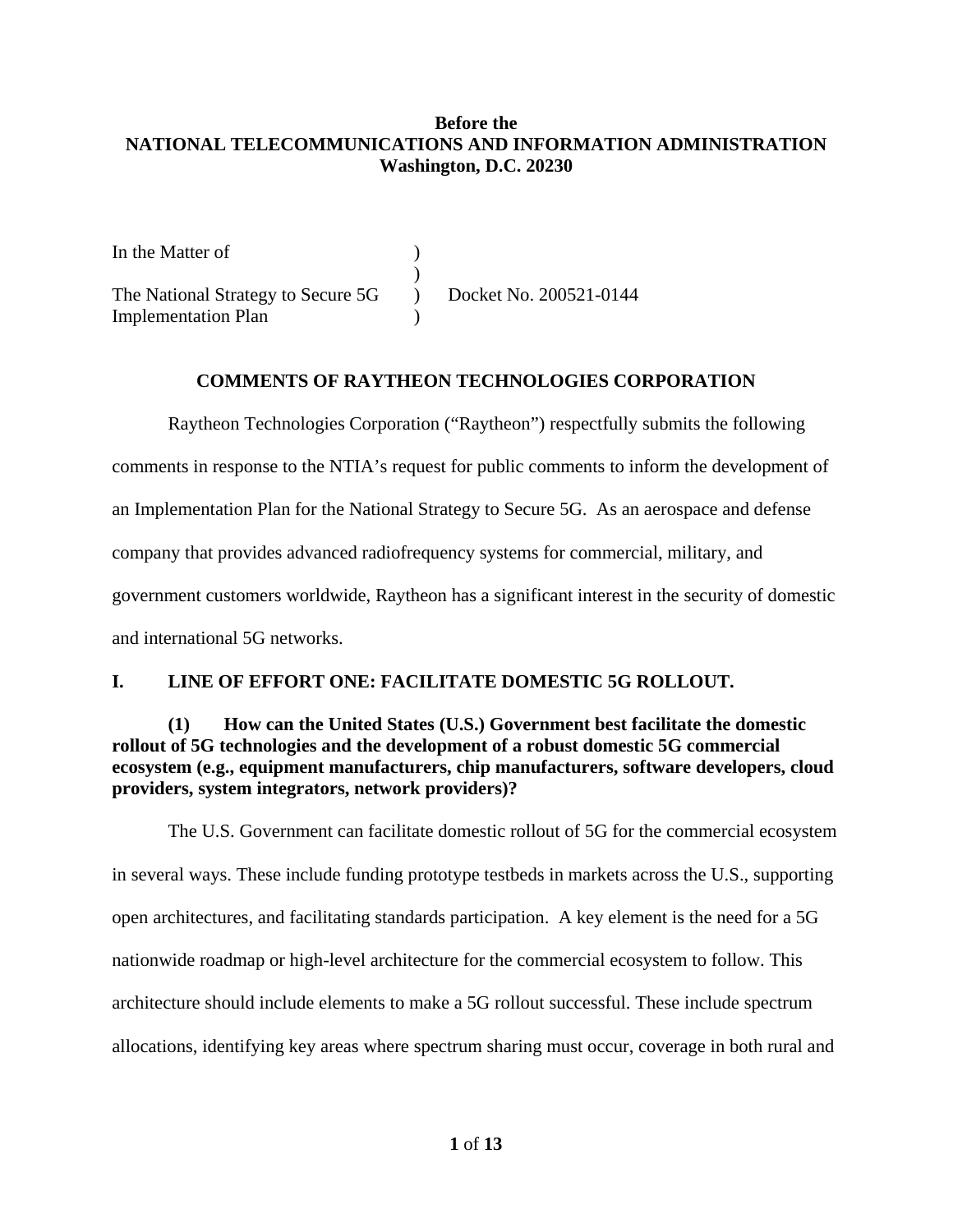urban environments, and international spectrum alignments (operational and regulatory) especially with the 5G Frequency Range 1 ("FR1") bands (sub 6 GHz).

#### **(2) How can the U.S. Government best foster and promote the research, development, testing, and evaluation of new technologies and architectures?**

Standards support compatibility of multiple vendor systems and are an important part of ensuring the 5G ecosystem evolves to provide the full vision for 5G across the U.S. Even with these standards, a private sector driven approach has the risk of developing incompatible components. Mitigation occurs by supporting open technologies and open architectures across the 5G commercial ecosystem. The ability for the 5G ecosystem to evaluate and test open systems and new technologies and architectures is critical. The U.S. Government can facilitate open system evaluation with the use of prototype testbeds or even prototype cities for these assessments. This open architecture leads to significant commercial investment in many areas such as spectrum sharing techniques. In addition, it sets the framework for advancing spectrum sharing technologies that could be fielded in the future.

#### **(3) What steps can the U.S. Government take to further motivate the domesticbased 5G commercial ecosystem to increase 5G research, development, and testing?**

As discussed above in the response to Question 2, having the ability to test components, architectures, systems, and security enhancements provides the 5G commercial ecosystem a way to evaluate their internal R&D efforts against a U.S. Government roadmap. The use of a Government 5G R&D Innovation Fund to help fast track and scale-up promising candidates would encourage both small and large businesses to bring their systems or components for evaluation.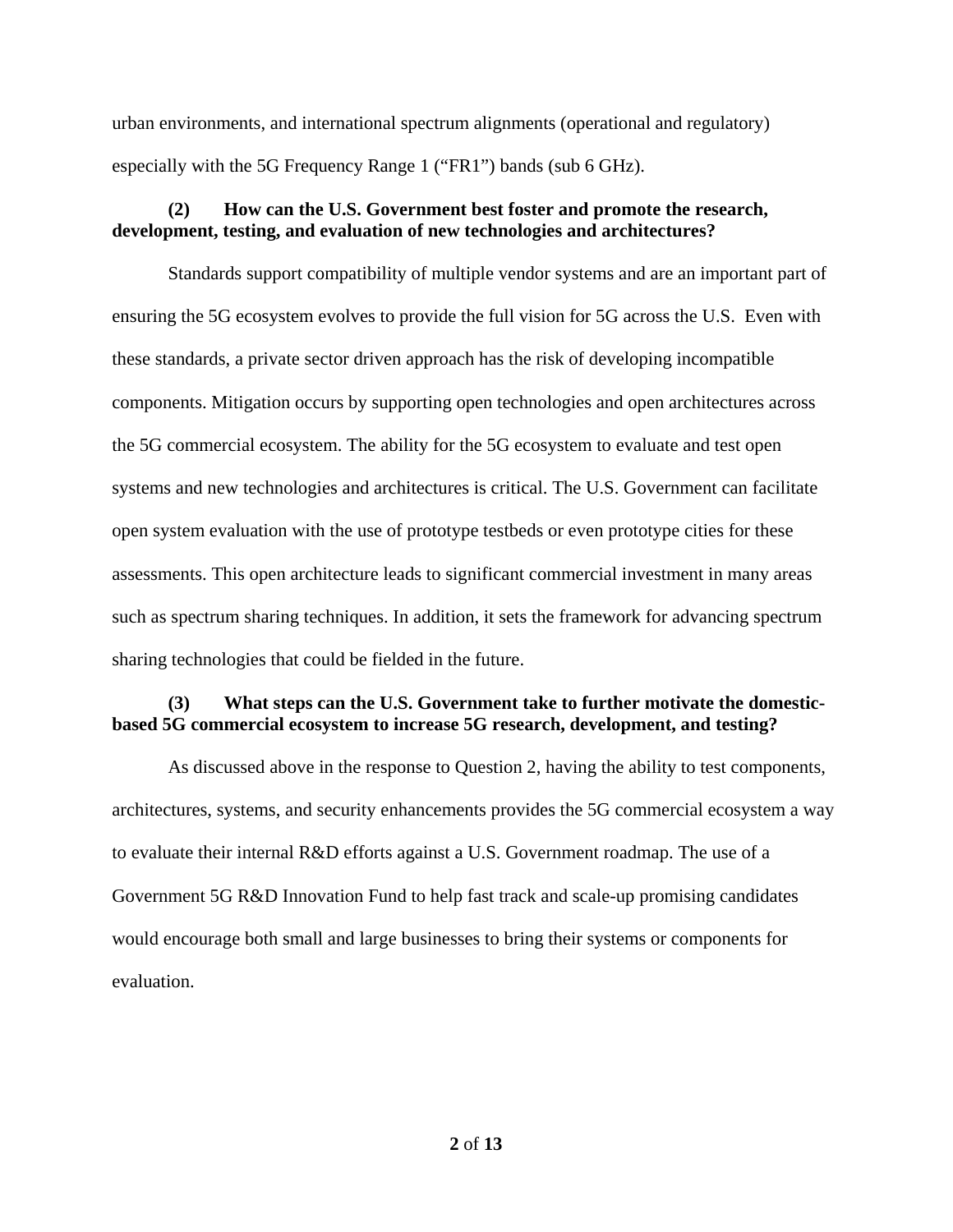**(4) What areas of research and development should the U.S. Government prioritize to achieve and maintain U.S. leadership in 5G? How can the U.S. Government create an environment that encourages private sector investment in 5G technologies and beyond? If possible, identify specific goals that the U.S. Government should pursue as part of its research, development, and testing strategy.**

The alignment of an Innovation Center or Model City with the Innovation Fund discussed in Question 3 above allows the 5G ecosystem to demonstrate 5G commercial innovations, talent, openness, and diversity of ideas. These are the basic components required to attract venture capital investments. An annual list of technologies and areas of interest aligned with the U.S. Government roadmap to support the 5G commercial ecosystem is essential with re-evaluation occurring on an annual basis. Several areas are ripe for evaluation including:

- Open technologies;
- Open architectures;
- Millimeter wave technologies for 5G Frequency Range 2 ("FR2") (6GHz +);
- Early system-level investments;
- Bidirectional spectrum sharing;
- Beyond 5G to next G;
- Network virtualizations to allow software to emulate the performance of specialized hardware;
- End-to-end security;
- Zero Trust Architectures:
- 5G resiliency; and
- Rural versus urban deployments.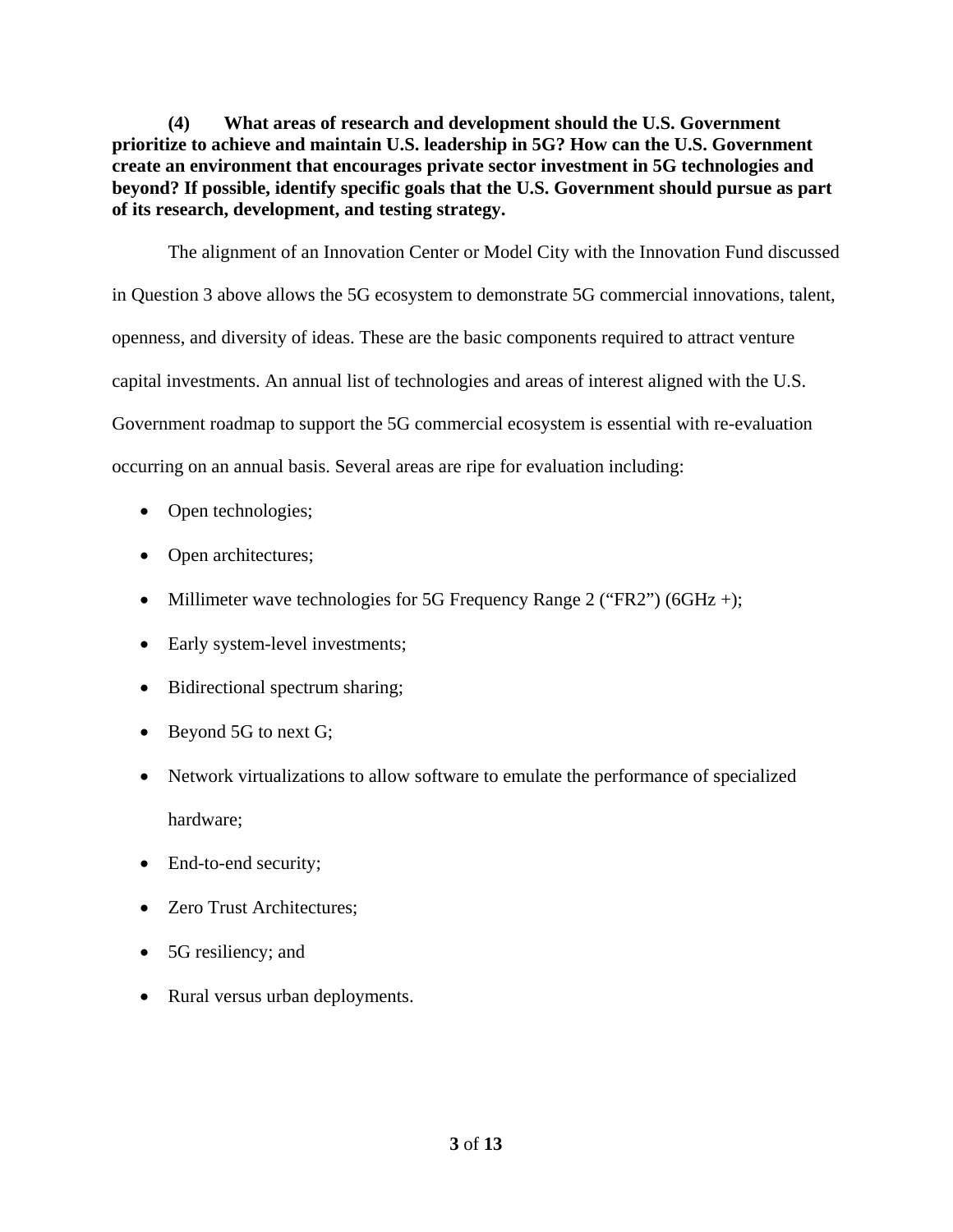#### **II. LINE OF EFFORT TWO: ASSESS RISKS TO AND IDENTIFY CORE SECURITY PRINCIPLES OF 5G INFRASTRUCTURE.**

# **(1) What factors should the U.S. Government consider in the development of core security principles for 5G infrastructure?**

5G will be the most significant physical overhaul of our essential telecommunication networks in decades. It will have a lasting impact on our lives, cultures, and the way we do business followed by future versions, 6G to xG. While still important, this upgrade is less about the hardware and is literally a change from a hardware-focused network to a software network. In 2017, the National Security Agency published a review of 5G Security & Privacy.<sup>1</sup> as part of their dissemination of technical advancements and research activities in telecommunications and information technologies. As noted in this review, with each new generation of mobile telephony standards, security has become an increasing concern. For 5G, this will be significant as software vulnerabilities are exploited and rapid software upgrades required. A clear direction from the U.S. Government regarding the national security needs for all telecommunication networks is required. The U.S. Government focus should include but not be limited to policy in:

- Securing a cyber-prone software network;
- Discovering vulnerabilities in the network;
- Managing future upgrades to the software networks;
- Securing the devices and applications enabled by the network;
- Detecting devices/applications that are bad actors and isolating them on the network;
- Providing network resiliency; and
- Authenticating device-to-device communications and securing from impersonation or playback to the network.

 <sup>1</sup> *5G Security & Privacy*, The Next Wave Vol.21, No. 4, 2017.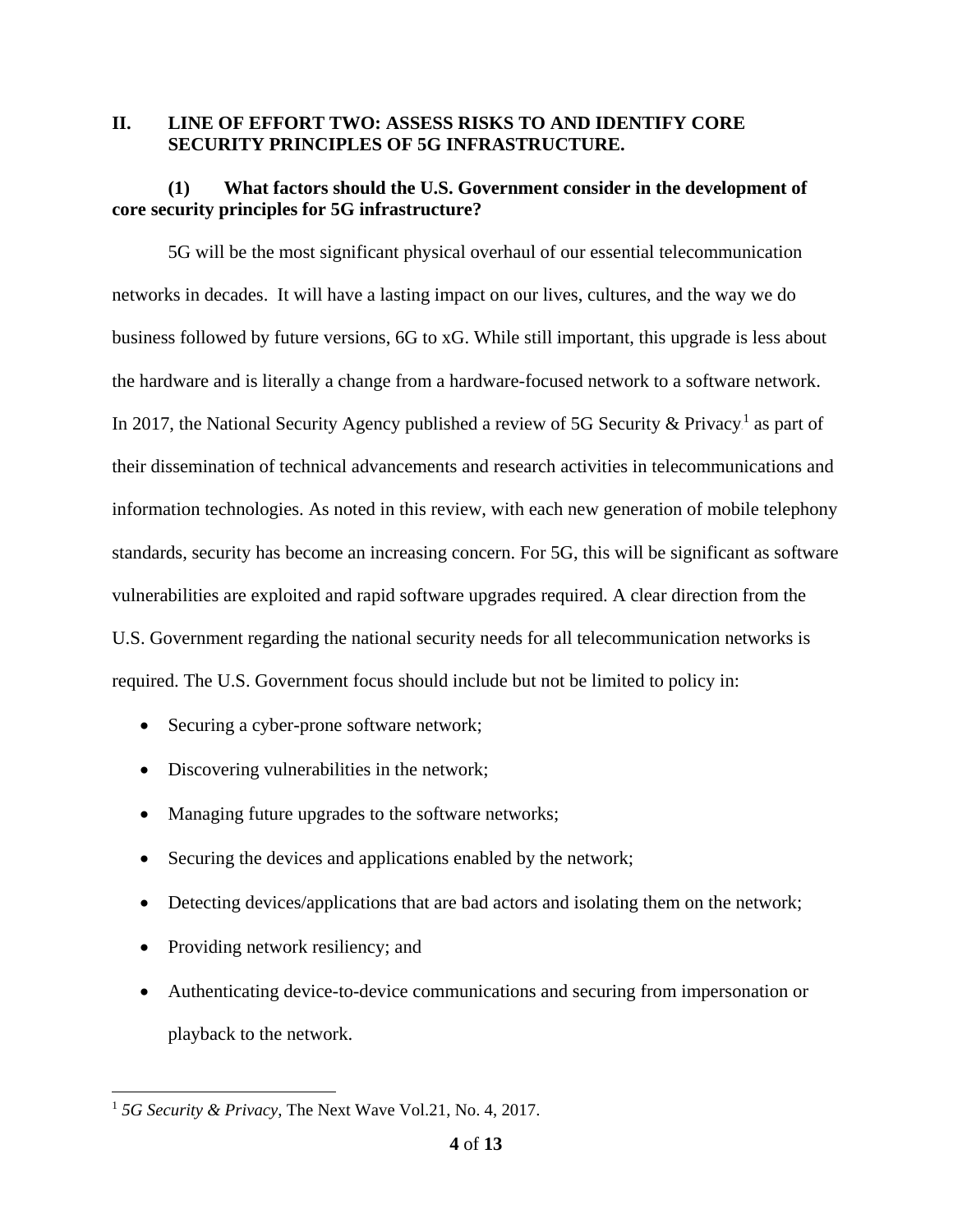**(2) What factors should the U.S. Government consider when evaluating the trustworthiness or potential security gaps in U.S. 5G infrastructure, including the 5G infrastructure supply chain? What are the gaps?**

The Defense Innovation Board published "The 5G Ecosystem: Risks & Opportunities for DoD" in 2019.<sup>2</sup> This paper highlighted many of the supply chain risks for operations. As noted in the paper, there are many risks associated with the use of software intensive networks and the devices or applications running on the network. Even if software is analyzed for vulnerabilities, the upgrades to the software will occur automatically providing a mechanism for backdoors and vulnerabilities to populate throughout the supply chain. Many of the U.S. partners and allies are beginning to use components or networks from countries that have a history of using software to infiltrate the network. The U.S. 5G networks will be required to interoperate with these partner networks. This interoperability exposes the U.S. networks to the same issues as if they directly incorporated the components within the U.S. network. The U.S. Government should consider:

- Providing a clear policy and requirement for the 5G supply chain that requires transparent risk analysis for review;
- Investigating techniques for securing the 5G networks when interfaced to unknown networks, both domestic and international; and
- Developing a common architecture to ensure secure data transfers when

interoperating across partner and ally networks similar to a "zero trust" architecture.

# **(3) What constitutes a useful and verifiable security control regime? What role should security requirements play, and what mechanisms can be used to ensure these security requirements are adopted?**

5G has multiple use cases each with specific but different technical requirements. This was not the case with previous network instantiations. With multiple use cases, multiple levels of

 <sup>2</sup> *The 5G Ecosystem: Risks & opportunities for DoD*, Defense Innovation Board, April 2019.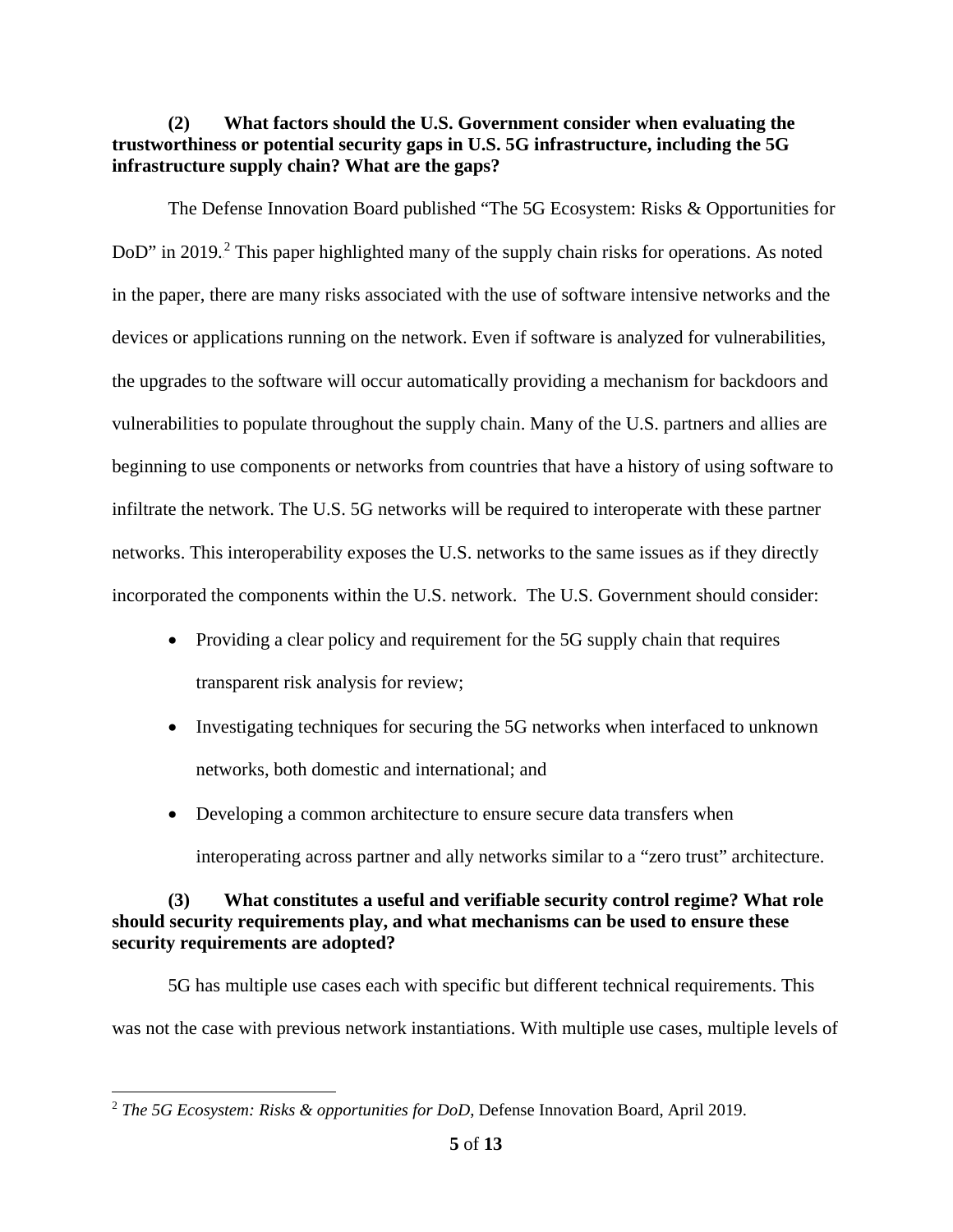security may be required. Previous networks were able to prevent attacks in the network with good awareness in the types of traffic on the network. With the plethora of devices and use cases within 5G, this labor-intensive way of securing the network is not feasible for the entire network. Previous networks typically have a fixed number of well-understood connections allowing the use of a common central authority. As a large number of machine-to-machine connections and device-to-device connections come online within the 5G network, the ability for a central authority becomes limited and the central authority requires modifications to allow arbitrary user and edge equipment in the network.

### **(4) Are there stakeholder-driven approaches that the U.S. Government should consider to promote adoption of policies, requirements, guidelines, and procurement strategies necessary to establish secure, effective, and reliable 5G infrastructure?**

The President's National Security Telecommunications Advisory Committee ("NSTAC") provided a report to the President on cybersecurity in 2018.<sup>3</sup> In 2020, these recommendations are still valid. As previously noted, the 5G ecosystem challenges traditional network security assumptions. Current procedural activities for rulemaking and laws, established for networks with centralized control, may not be appropriate for networks with large number of edge devices, multiple use cases, and connected/disconnected device-to-device communications. These should be reconsidered or supplemented with other approaches. Private entities are fully aware of the vulnerabilities within their networks but do not always share these vulnerabilities due to economic exposure. Moving forward, this fear must be alleviated and private enterprise must have a way to share vulnerabilities across a stakeholder group that does not impact economic exposure. Key stakeholder approaches should include:

• Starting with a clearly stated policy and requirements for cybersecurity;

 <sup>3</sup> *NSTAC Report to the President on a Cybersecurity Moonshot*, November 14, 2018.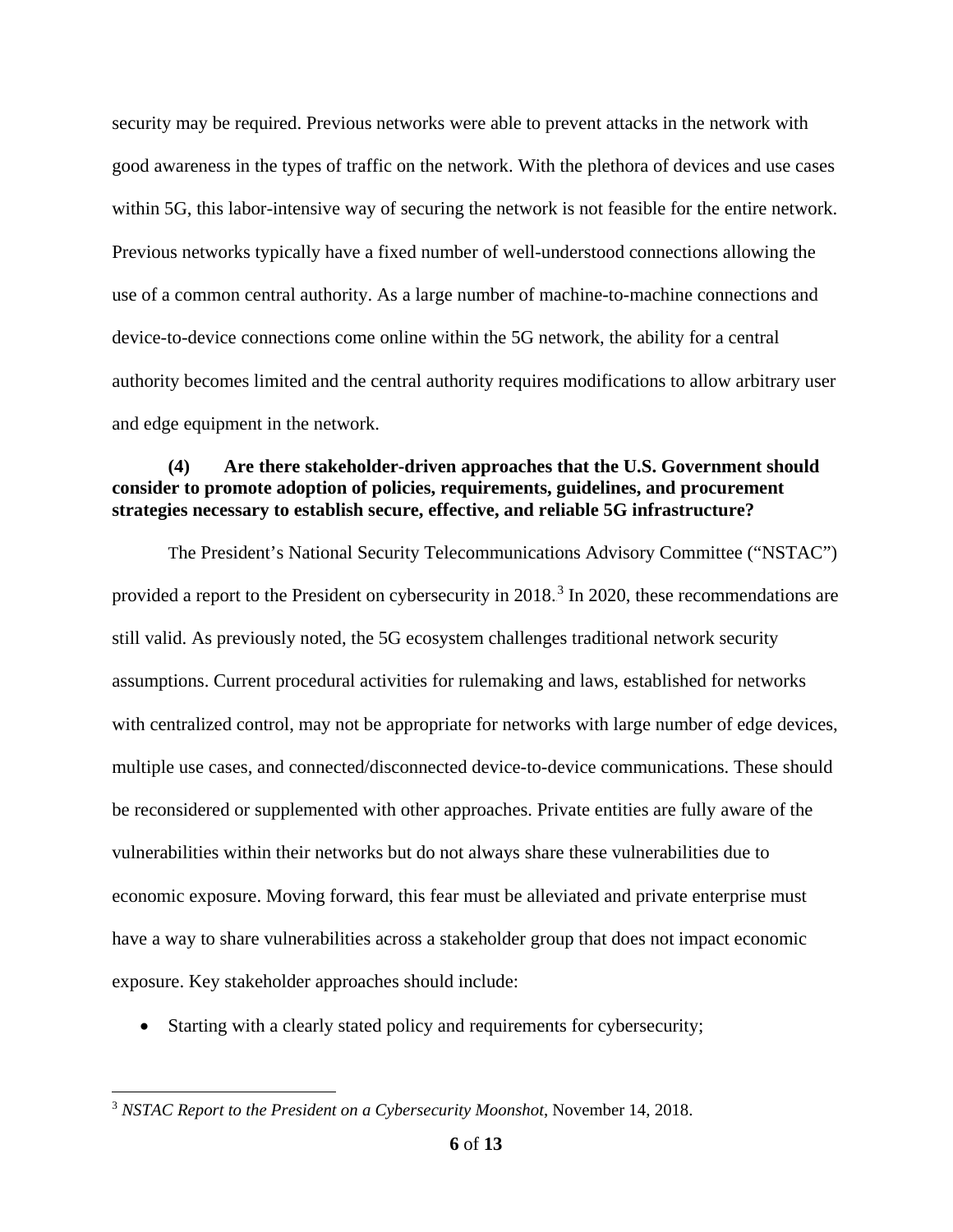- Developing a structure that enables distributed groups of stakeholders across the Government, private industry, and academia, as a minimum, to participate; and
- Ensuring industry has the ability to discuss vulnerabilities and reach economic agreement on how to meet the cybersecurity requirements.

# **(5) Is there a need for incentives to address security gaps in 5G infrastructure? If so, what types of incentives should the U.S. Government consider in addressing these gaps? Are there incentive models that have proven successful that could be applied to 5G infrastructure security?**

Yes. Private entities, or network providers, operate in an environment where investments that do not lead to profit are prioritized last. Further, when one provider does not supply the same controls, it weakens the cybersecurity for all providers on the network, even those that do provide the enhanced cybersecurity controls. This creates disincentives for private entities to invest in cybersecurity.

# **III. LINE OF EFFORT THREE: ADDRESS RISKS TO U.S. ECONOMIC AND NATIONAL SECURITY DURING DEVELOPMENT AND DEPLOYMENT OF 5G INFRASTRUCTURE WORLDWIDE.**

# **(1) What opportunities does the deployment of 5G networks worldwide create for U.S. companies?**

High investments for FR1 (sub 6 GHz) networks are already underway for U.S. partners and allies. This will limit opportunities in the lower frequencies unless cybersecurity is demonstrated as an inherent part of the network. FR2 (6 GHz +) is a growth area for U.S. companies.

# **(2) How can the U.S. Government best address the economic and national security risks presented by the use of 5G worldwide?**

Any U.S. networks operating internationally will inherently be required to operate with networks of unknown cybersecurity risk. The loss of information while operating on these networks would be detrimental to both the economic and security of the U.S. An architecture that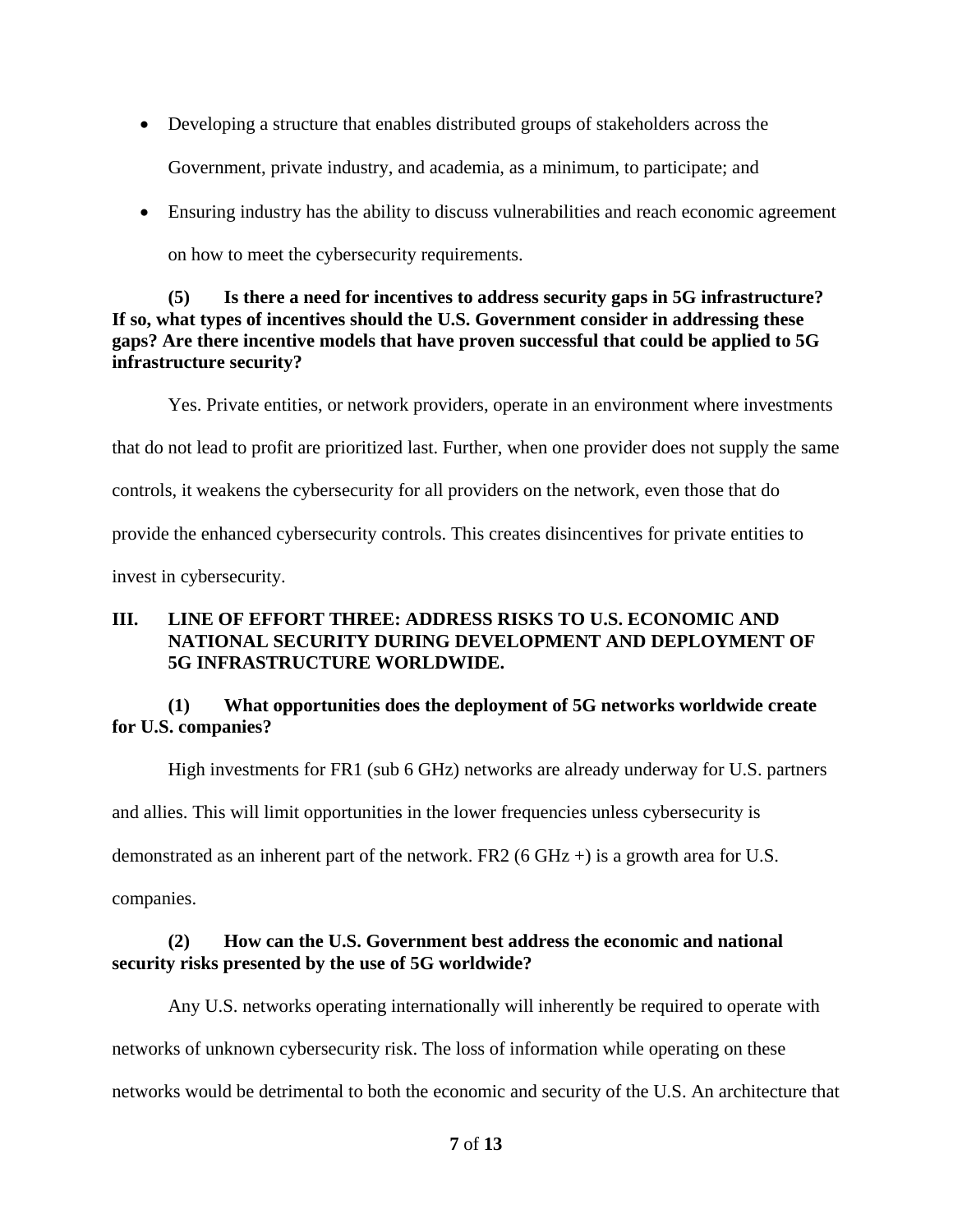assumes all networks are inherently not secure is needed to protect the network from data loss and cyber intrusions.

# **(3) How should the U.S. Government best promote 5G vendor diversity and foster market competition?**

As networks operate both domestically and internationally, there is always a risk companies will lose intellectual property ("IP") due to bad actors. Protection of IP is a key driver for vendors operating internationally. The U.S. Government should (1) advocate for aggressive protection of U.S. technology IP rights and (2) promote domestic innovation by fostering private enterprise IP.

## **(4) What incentives and other policy options may best close or narrow any security gaps and ensure the economic viability of the United States domestic industrial base, including research and development in critical technologies and workforce development in 5G and beyond?**

The U.S. has the ability to lead international 5G (or xG) in several ways. Two of the strongest areas are cyber secure systems and networks operating in FR2 (6 GHz+). The commercial ecosystems has significant capability in both areas. For 5G, these are emerging technologies. The U.S. can support growth in these areas by:

- Creating an emerging technology roadmap that includes, as a minimum, artificial intelligence, next generation Internet of Things (IoT) devices, cloud cybersecurity services, and machine-to-machine connectivity;
- Supporting open systems and open architectures; and
- Providing a way to evaluate developments in these areas with multiple vendors.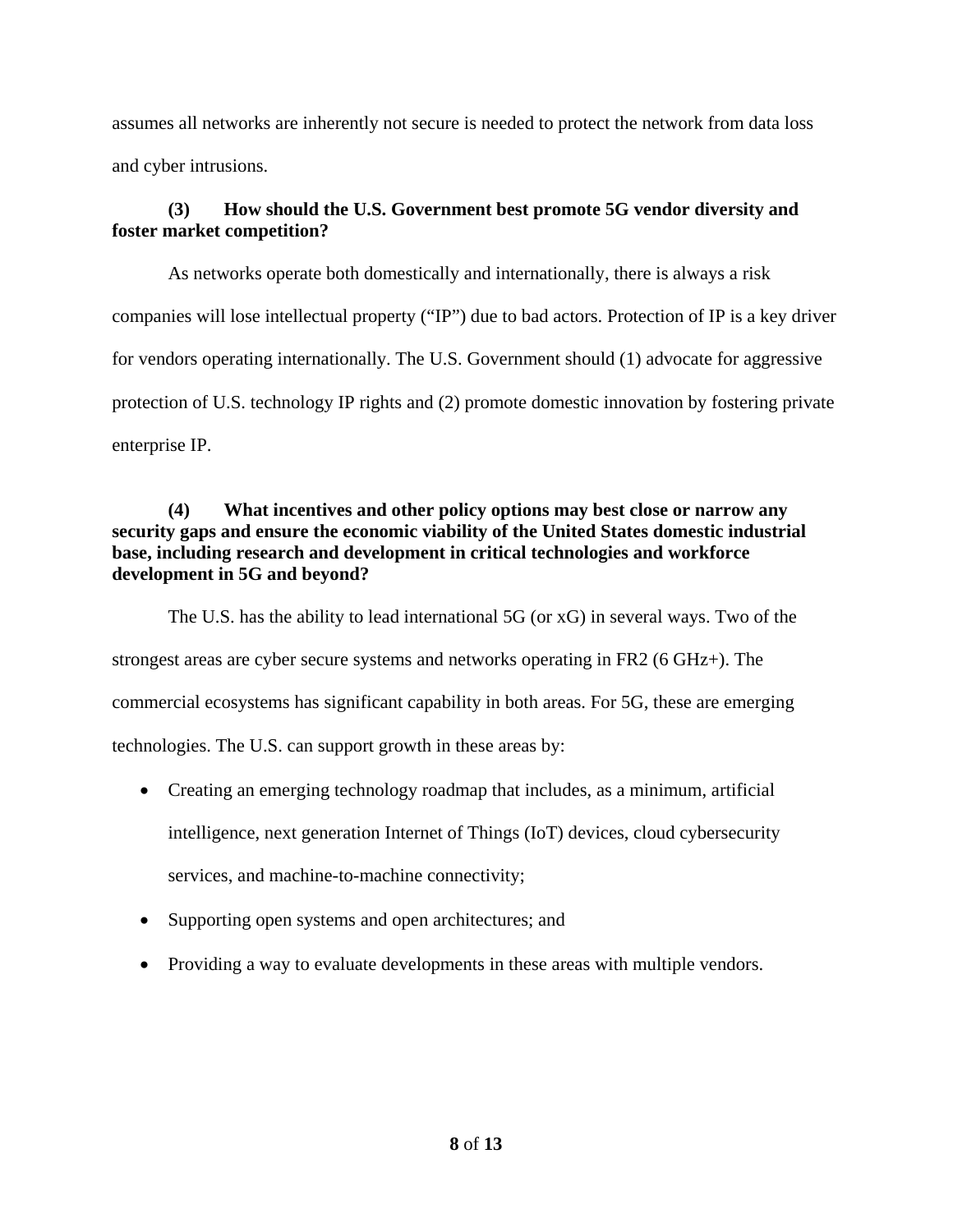### **IV. LINE OF EFFORT FOUR: PROMOTE RESPONSIBLE GLOBAL DEVELOPMENT AND DEPLOYMENT OF 5G.**

# **(1) How can the U.S. Government best lead the responsible international development and deployment of 5G technology and promote the availability of secure and reliable equipment and services in the market?**

The U.S. has the ability to lead international 5G (or xG) in several ways. Two of the strongest areas are cyber secure systems and networks operating in FR2 (6 GHz+). The commercial ecosystems has significant capability in both areas. For 5G, these remain emerging technology areas. The U.S. can support international growth in these areas by:

- Creating an emerging technology roadmap to address the U.S. 5G commercial ecosystem and its expansion to support international developments. This roadmap, as a minimum, should include artificial intelligence, next generation Internet of Things (IoT) devices, cloud cybersecurity services, machine-to-machine connectivity, both connected and disconnected peer to peer communications;
- Supporting open systems and open architectures;
- Providing a mechanism to evaluate, with multiple vendors, developments in these areas;
- Ensuring protection of international IP rights;
- Establishing R&D funding sources for early-stage emerging technologies, that show promise to solve critical issues as they arise; and
- Promulgating U.S. positions on standards and supporting international standards bodies for 5G and follow-on.

# **(2) How can the U.S. Government best encourage and support U.S. private sector participation in standards development for 5G technologies?**

As a minimum, representatives from private companies, academia, public trust organizations, and the U.S. Government must work together to support international standards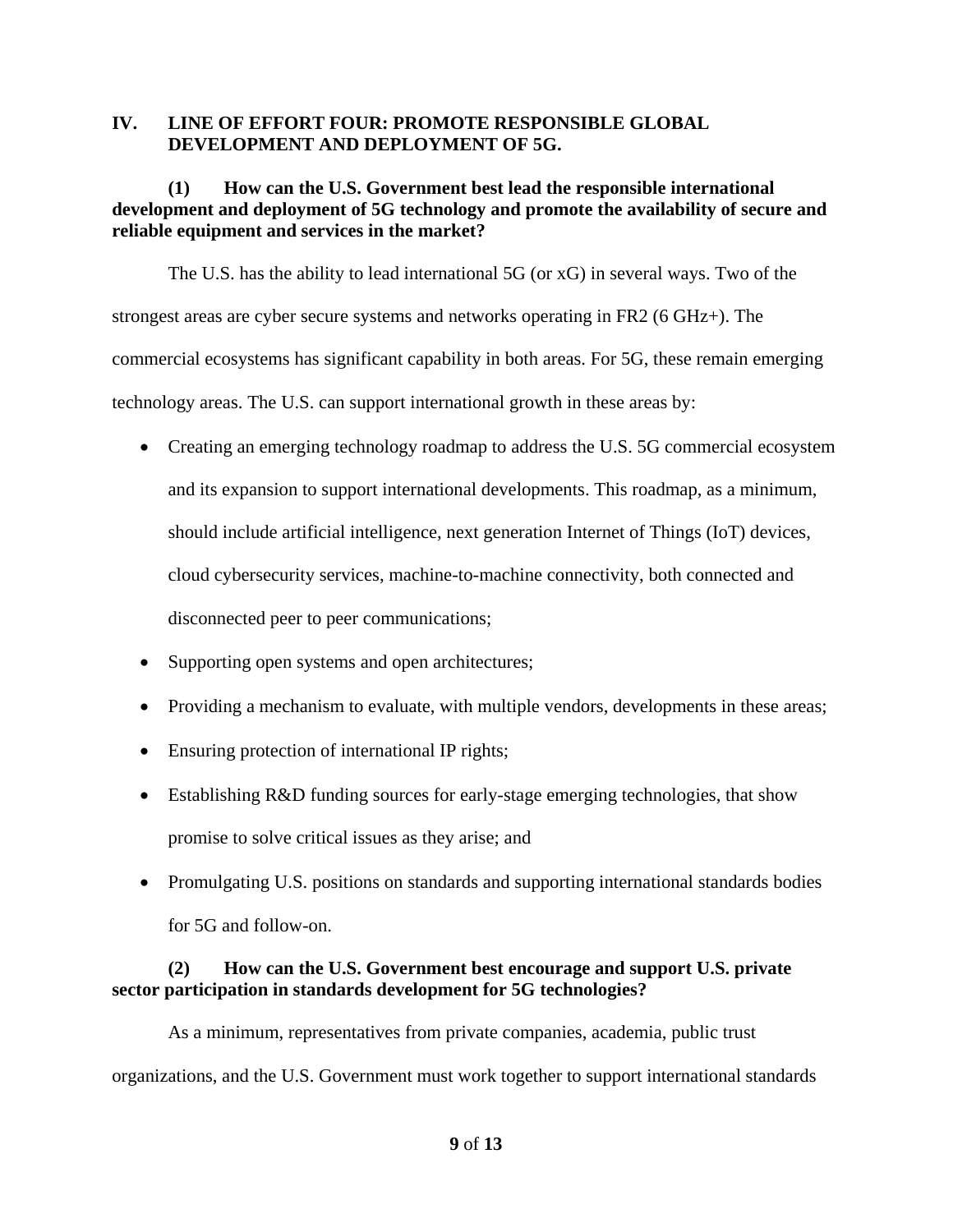developments. In this regard, the U.S. Government should exercise leadership in setting global norms and advancing U.S. interests. Academia brings thought leadership. Federally funded research and development centers and university affiliated research centers provide an unbiased approach to standards developments. Private companies provide the mechanism to ensure these standards meet their needs, are economically viable, and ensure the proper implementation timing is considered. Bringing these representatives together to work cohesively in a single direction is not a trivial endeavor. The U.S. Government should consider early sponsorship, including funding, of representatives to participate in standards discussion and committees.

### **(3) What tools or approaches could be used to mitigate risk from other countries' 5G infrastructure? How should the U.S. Government measure success in this activity?**

5G provides more bandwidth, much higher densities of devices, and very low latencies over any previous network. As infrastructures deploy and systems take advantage of these new tools, it opens doors to exploitation within any infrastructure. It is not simply that security loopholes may exist within the infrastructure, it is also about which systems are allowed to host on the infrastructure. A better understanding of the risk for companies or individuals is the need to first trust the infrastructure and then establish mechanisms to ensure malicious hosted systems do not compromise their information.

This response addresses the initial key element, which is whether the infrastructure developer or component developers for the infrastructure be trusted to stop the infrastructure from being exploited. A start at building trust across multiple infrastructures is the use of open systems, both hardware and software. While this does not stop malicious actors directly, it does provide insight into the infrastructure allowing visibility where these actors can exploit private information.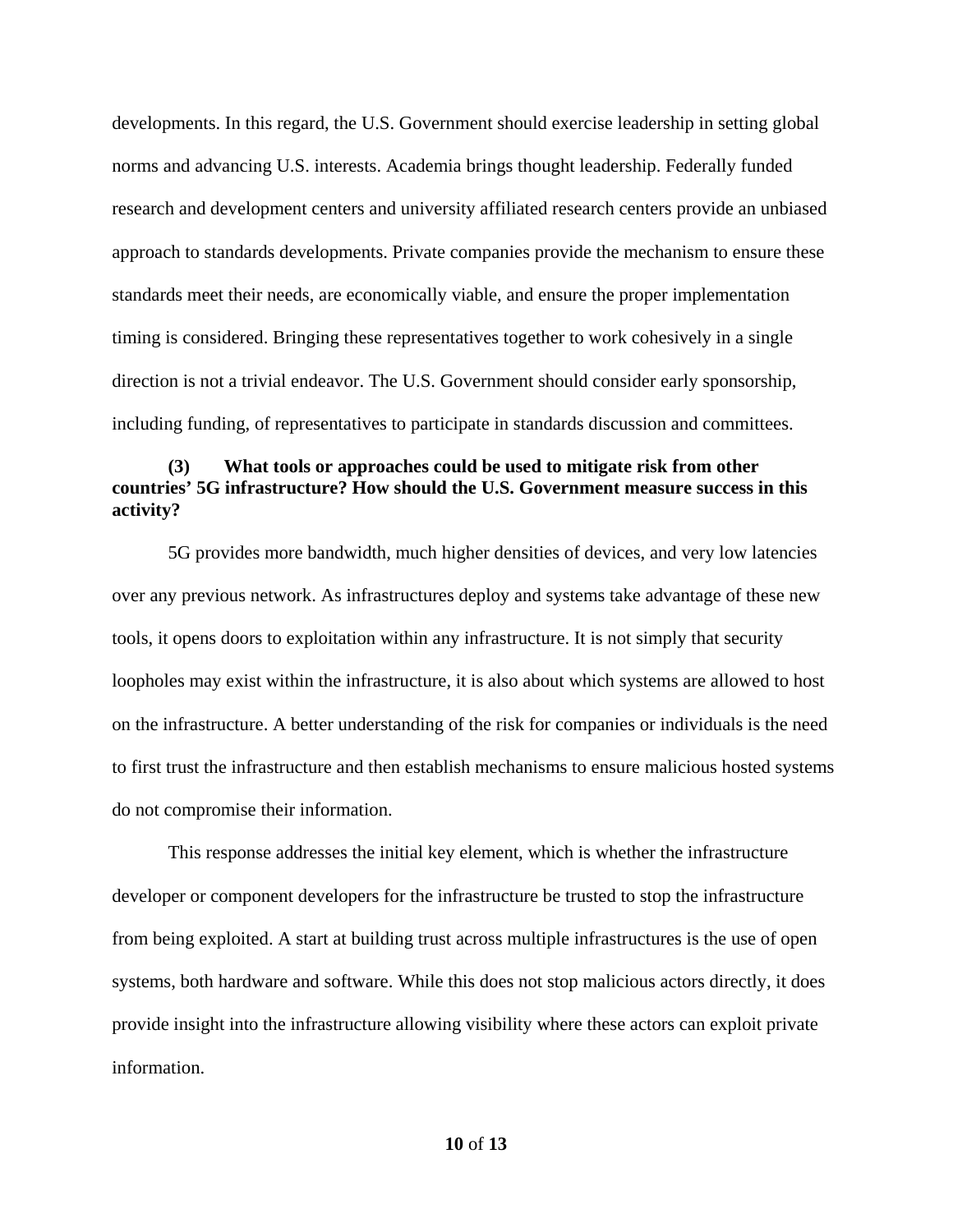The U.S. Government should lead an approach to use open systems across all deploying 5G and future infrastructures. As discussed in Question 2 above, representatives from private companies, academia, public trust organizations, and the U.S. Government should work together to support international open system/open source requirements.

### **(4) Are there market or other incentives the U.S. Government should promote or foster to encourage international cooperation around secure and trusted 5G infrastructure deployment?**

Trusted network infrastructure is a fundamental key to promote secure global 5G deployment. The U.S. Government should work with our international partners and allies to establish competitive procurements for open systems infrastructures. Within the U.S., evaluations of open systems infrastructures is crucial. Sponsoring private industry to establish open infrastructure prototypes allows evaluation of the infrastructures using organizations with an unbiased approach. These can leverage the innovation centers or model cities previously discussed with participation from both U.S. and international companies.

## **(5) Both the Department of Commerce and the Federal Communications Commission (FCC) have rulemakings underway to address the security of the telecommunications infrastructure supply chain. Are there other models that identify and manage risks that might be valuable to consider?**

Supply chain networks for information and communications technology equipment and software need to reach beyond the primary acquirer, and should ensure third-party suppliers are meeting secure 5G requirements. Infrastructure developers, maintainers, and acquirers will benefit from a standardized means for conveying and tracking information about common issues related to both the hardware and software components across the supply chain. For 5G, the network is moving to a software-focused network and many hardware components are now virtualized in software. Hardware tools such as bill of materials for hardware transparency need to adapt to provide the equivalent for software. NTIA is currently working to develop the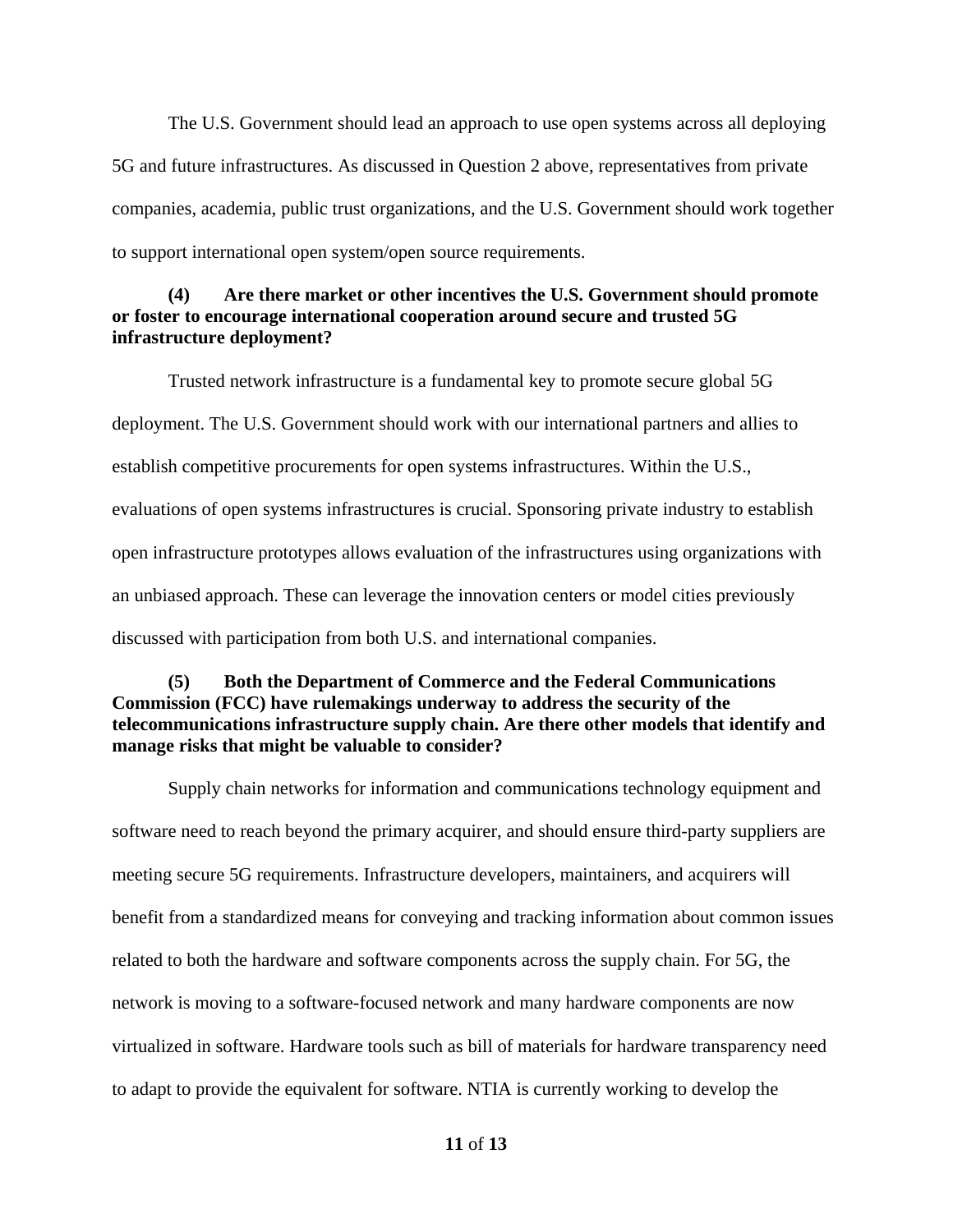equivalent in software transparency.<sup>4</sup> that will be needed for secure 5G supply chains. Block chain used to ensure counterfeit or noncompliant hardware parts do not infiltrate the supply chain can also benefit software developments. Many software developers cascade components to form applications. End-to-end visibility across the supply chain and multiple enterprises is needed to ensure these components are traceable to a valid developer.

# **(6) What other actions should the U.S. Government take to fulfill the policy goals outlined in the Act and the Strategy?**

For international infrastructure, supply chain integrity is critical to ensure there is an unbroken custody of material and software from sourcing to deployment. This ensures trust for infrastructure. The U.S. Government should work with our international partners and allies to ensure a common understanding of supply chain integrity across the international 5G commercial ecosystem.

# **V. CONCLUSION.**

Raytheon supports the development of an implementation plan for the National Strategy to Secure 5G, and encourages the NTIA to incorporate the recommendations set forth above.

 <sup>4</sup> https://www.ntia.doc.gov/SoftwareTransparency.